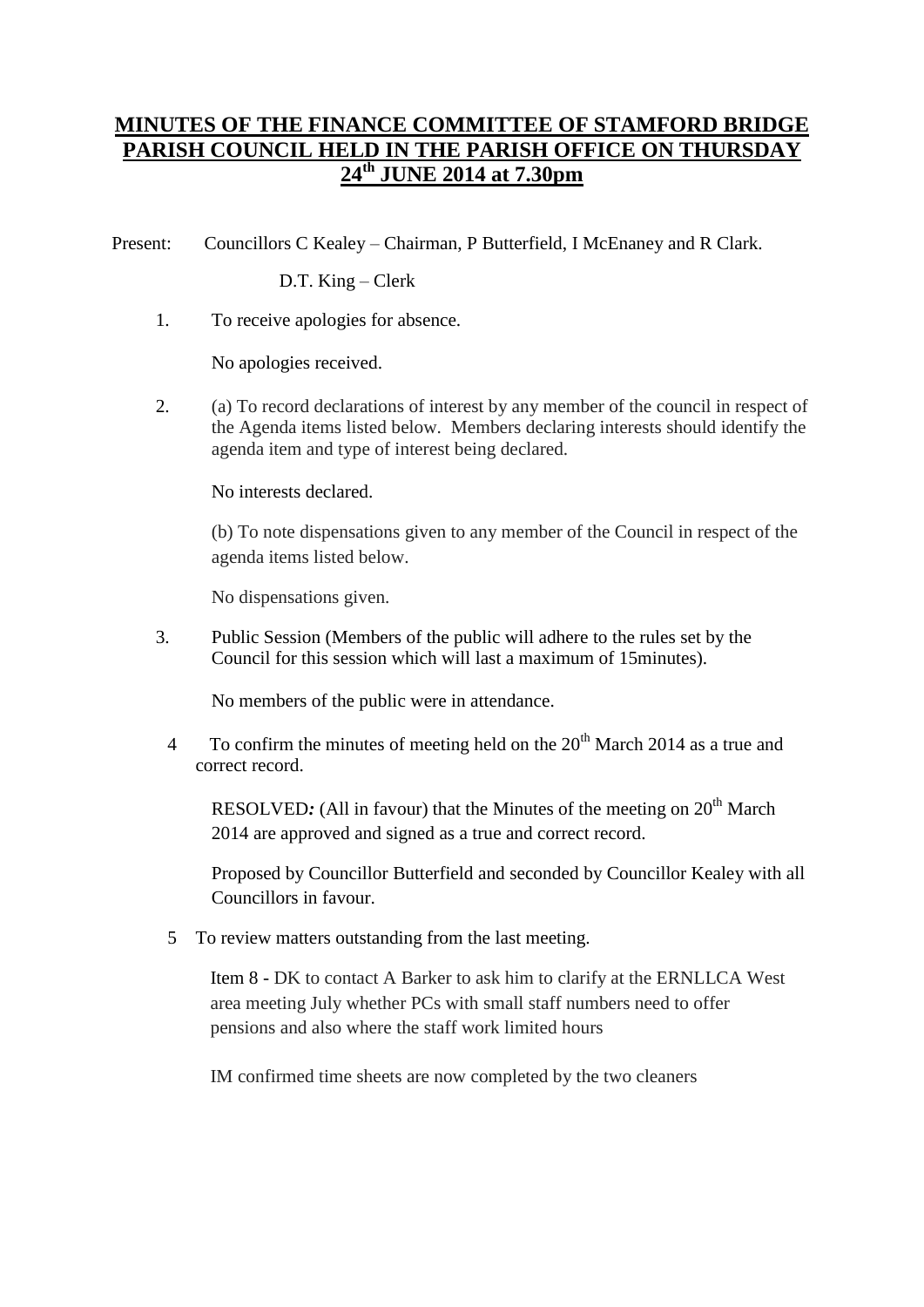6 To review receipts and payments to the  $19<sup>th</sup>$  June and to agree information to be reported to the next Parish Council meeting and also action to be taken regarding outstanding cheques (£449.50) from the year 2012/13/14 not yet submitted.

Of the 4 outstanding cheques at the end of March 2014 2 had now been presented to the bank which left amounts of £52(Station Club) and £230(PCC)to be cancelled and re-drawn as the cheques had been lost. The Councillors agreed that the Clerk should present both cheques for re-payment at the July meeting.

7. Discuss grant request from Church Youth Group, to be presented to the July meeting.

The Councillors had concerns on the costs involved for the new carpet. It was agreed that following the meeting they would inspect what was required . Following the inspection there was still a number of unanswered questions so it was agreed that Councillor Kealey would contact the Church Youth Group to try and obtain answers.

8. Asset register review latest update following the External Audit

Councillor Kealey advised the meeting that ERNLLCA view was that any item that had no potential resale value should not be included on the asset register but other than that, it was a judgement for a PC to make on what constituted an asset. The asset register for 2013/14 was accepted and this will be presented to the July PC meeting for approval. Items purchased since 31st March to be added to the register. Councillor Kealey suggested that against each item on the register, the date of purchase should be indicated, where known.

9 To review the Councils Insurance cover and to agree action, if any, to be recommended to the Council.

DK to contact A Barker to ask him to clarify at the ERNLLCA West area meeting July what levels of insurance PCs should have. DK to forward the Clerks Direct article on insurance to AB. Councillor Clarke to make enquiries with Zurich Insurance about possible changes to levels of insurance cover

10. To agree the introduction of an order form as required in the Financial Regulations.

The Clerk showed the order form which has been used for the latest bought items. The Councillors agreed it but suggested it should have a standard statement that the supplier must contact the Clerk to the Council in advance to